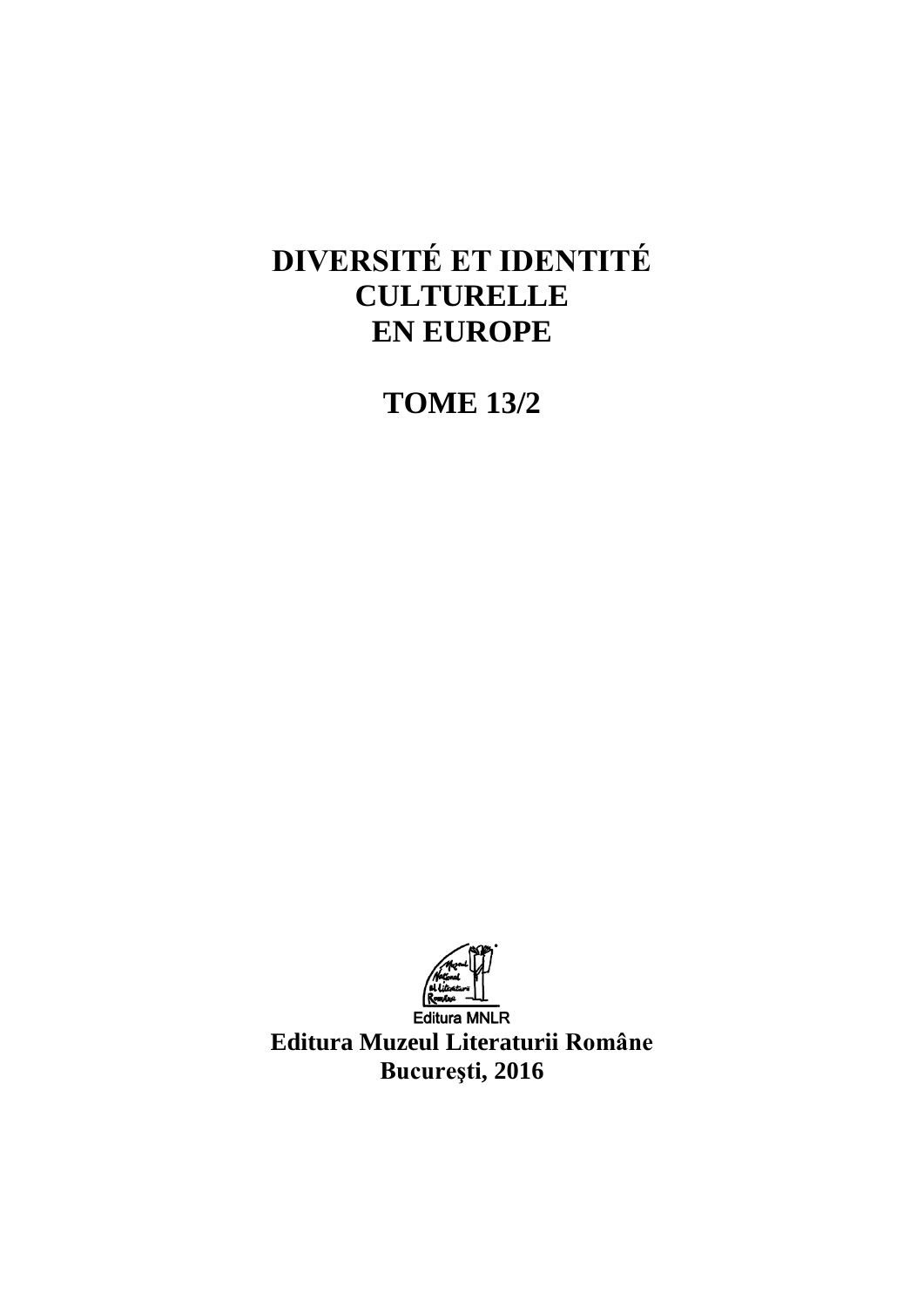### **Publicaţie semestrială** editată de: Asociația Dice

Muzeul Naţional al Literaturii Române (MNLR)

### **Director fondator:**

Prof. univ. dr. Petre Gheorghe Bârlea, U. O. C.

### **Colegiul de redacţie:**

Acad. Marius Sala, membru al Academiei Române

Acad. Baudouin Decharneux, membre de l`Académie Royale de Belgique

Prof. univ. dr. Libuše Valentová, Universitatea "Carol al IV-lea" Praga, Republica Cehă

- Conf. univ. dr. Ioan Cristescu, Director Muzeul Național al Literaturii Române
- Prof. univ. dr. Lucian Chișu, Director adj. Institutul "George Călinescu" al Academiei Române; Muzeul Național al Literaturii Române

Conf. univ. dr. Roxana-Magdalena Bârlea, Academia de Studii Economice, Bucureşti; Université de Genève

Conf. univ. dr. Alice Toma, Universitatea din București; Université Libre de Bruxelles – Université d'Europe

Prof. univ. dr. Cécile Vilvandre de Sousa, Universidad, Castilla-La Mancha", Ciudad Real, Spania

Prof. univ. dr. Emmanuelle Danblon, Université Libre de Bruxelles – Université d'Europe

Prof. Univ. dr. Maria Teresa Zanola, Università Cattolica del Sacro Cuore Milano, Italia – Secrétaire Générale de REALITER

### **Secretariat de redacţie:**

Constantin-Georgel Stoica Oana Voichici

### **Tehnoredactare şi design:**

Constantin-Georgel Stoica Mihai Cuciureanu

### **Adresa redacţiei:**

Bucureşti, Sector 1, Piaţa Presei Libere nr. 1, Casa Presei Libere, Corp A4, etaj 2. http://www.diversite.eu/dice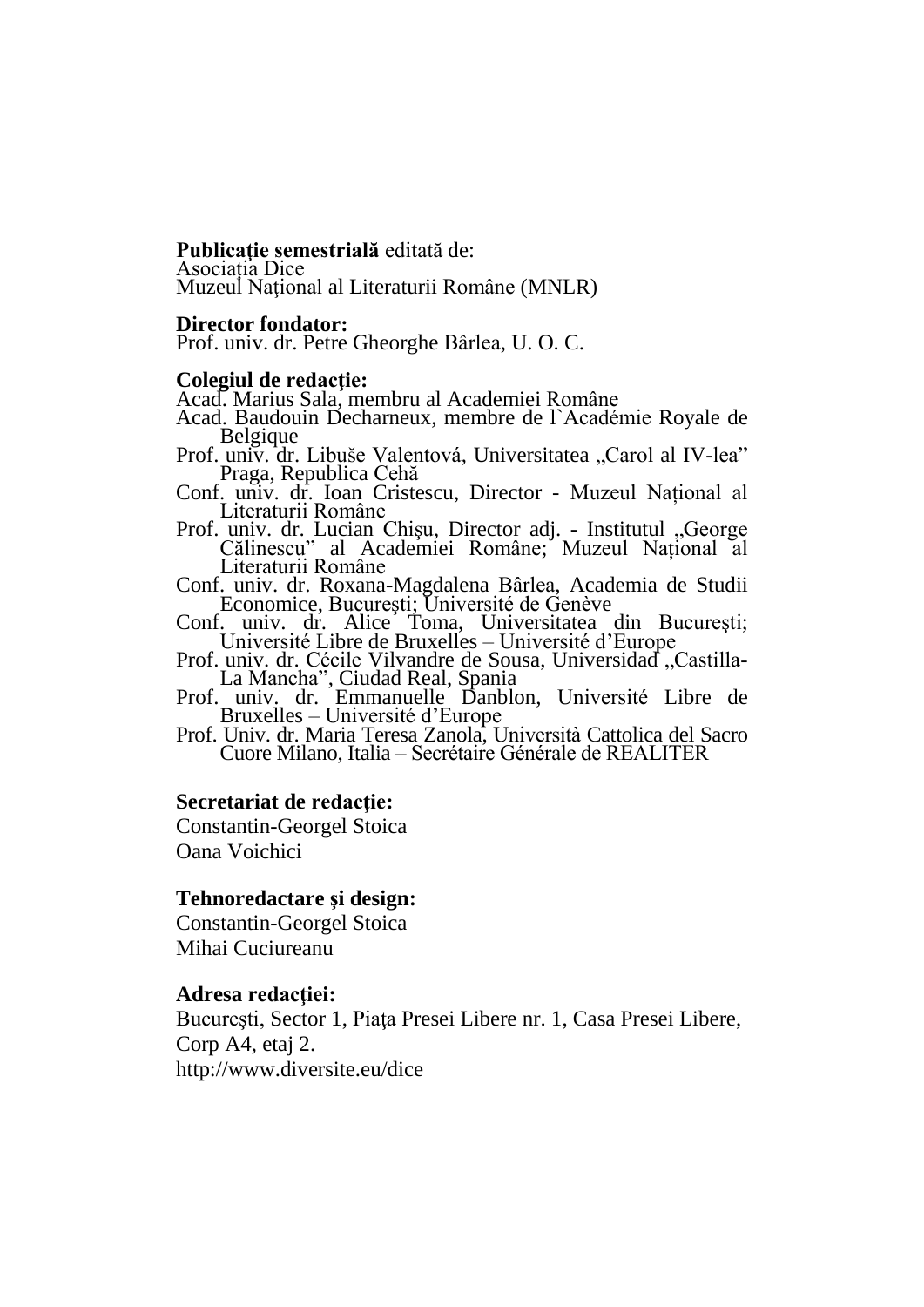# **DIVERSITÉ ET IDENTITÉ CULTURELLE EN EUROPE**

# **DIVERSITATE ȘI IDENTITATE CULTURALĂ ÎN EUROPA**

**TOME 13/2**



**Editura Muzeul Literaturii Române Bucureşti, 2016**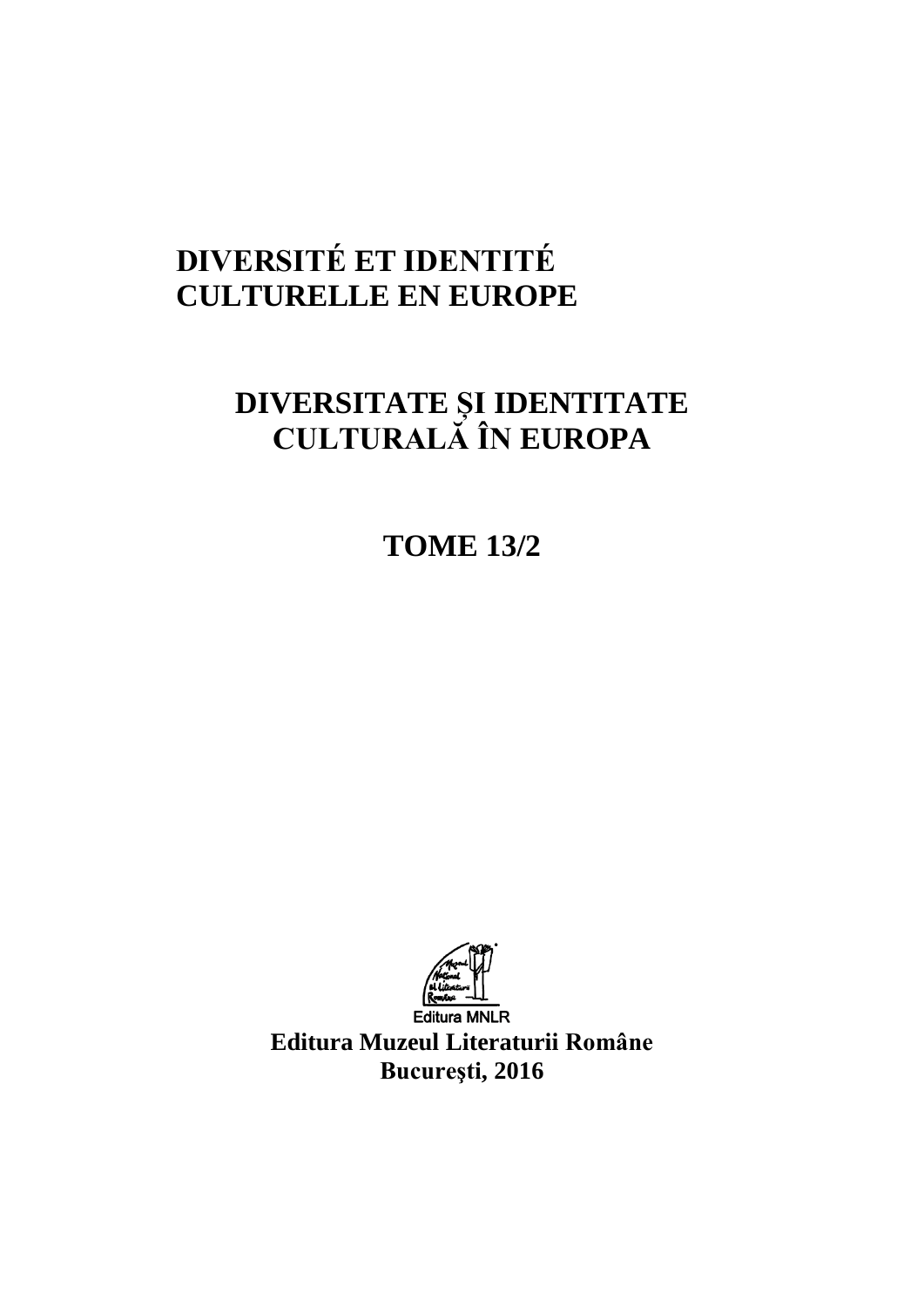### **Scientific Board:**

ANGELESCU,Silviu,Universitatea dinBucureşti,DepartamentuldeStudiiCulturale,Prof.univ.dr. BUNACIU, Otniel Ioan, Universitatea din București, Decan, Prof. univ. dr. BUSUIOC, Monica, Institutul de Lingvistică București, Cercetător st. pr. CHIRCU,Adrian,UniversitateaBabeş-BolyaiCluj-Napoca,DepartamentuldeLimbaRomânăşiLingvisticăGenerală,Lectoruniv.dr. CHIVU, Gheorghe, Universitatea din București, Academia Română, Prof. univ. dr., Membru corespondent al Academiei Române CODLEANU, Mioara, Universitatea "Ovidius" Constanța, Conf. univ. dr. CONSTANTINESCU,Mihaela,UniversitateadinBucureşti,DepartamentuldeStudiiCulturale-Director,Prof.univ.dr. COSTA,Ioana,UniversitateadinBucureşti,FacultateadeLimbiStrăine,DepartamentuldeLimbiClasice,Prof.univ.,Cercetătorst.pr. COȘEREANU, Valentin, Centrul Național de Studii "Mihai Eminescu" Ipotești, Dr. Cercetător st. pr. DANCĂ, Wilhelm, Universitatea din București, Academia Română, Facultatea de Teologie Catolică, Prof. univ. dr., Decan, Membru corespondent al Academiei Română. DASCĂLU, Crișu, Academia Română, Filiala "Titu Maiorescu" Timișoara, Prof. univ. dr., Director. DINU,Mihai,UniversitateadinBucureşti,FacultateadeLitere,Prof.univ.dr. DULCIU, Dan, Societatea ,,Mihai Eminescu" București, Traducător, Curator. FLOREA, Silvia, Universitatea "Lucian Blaga" Sibiu, Departamentul de Limbi Moderne, Conf. univ. dr. GAFTON, Alexandru, Universitatea "Al. I. Cuza" Iași, Prof. univ. dr. INKOVA,Olga,UniversitédeGenève,DépartementdeLanguesMéditerranéennes,Slaves etOrientales,Prof.univ.dr.,Directeur. ISPAS, Sabina, Institutul de Etnografie și Folclor București, Academia Română, Director, Membru al Academiei Române. LOÏC, Nicolas, Université Libre de Bruxelles, GRAL-Dr., Cercetător. MANZOTTI, Emilio, Université de Genève, Département de Langues Romanes, Prof. univ. dr., Directeur. MITU, Mihaela, Universitatea din Pitești, Conf. univ. dr. MOROIANU,Cristian,UniversiatateadinBucureşti,FacultateadeLitere,Conf.univ.dr.,Prodecan. NAŠINEC, Jiri, Universitatea "Carol IV" Praga, Departamentul Antropologie și Studii Culturale, Prof. univ. dr. NĂDRAG, Lavinia, Universitatea "Ovidius" Constanța, Departamentul de Limbi Moderne, Prof. univ. dr., Director. NICOLAE, Florentina, Universitatea "Ovidius" Constanța, Conf. univ. dr. PANEA, Nicolae, Universitatea din Craiova, Decan, Prof., univ. dr. PETRESCU, Victor, Redactor revista "Litere", Dr. RESTOUEIX, Jean-Philippe, Consiliul Europei, Bruxelles, Şef scție, TODI, Aida-Universitatea "Ovidius" Constanța, Conf. univ. dr. TOMESCU, Emilia Domnița, Institutul de Lingvistică București, Universitatea "Petrol și Gaze" din Ploiești, Cercetător st. pr., Prof. univ. dr. VASILOIU, Ioana, Muzeul Național al Literaturii Române, București, Cercetător. WALD, Lucia, Universitatea din București, Facultatea de Limbi Străine, Departamentul de Limbi Clasice, Prof. univ. dr.

## **Descrierea CIP a Bibliotecii Naţionale a României**

**Diversité et Identité Culturelle en Europe/Diversitate şi Identitate Culturală în Europa** / Editor: Petre Gheorghe Bârlea ISSN: 2067 - 0931

An XIII, nr. 2 – Bucureşti: Editura Muzeul Literaturii Române - 2016. 151 p.

008 (4+498) (063)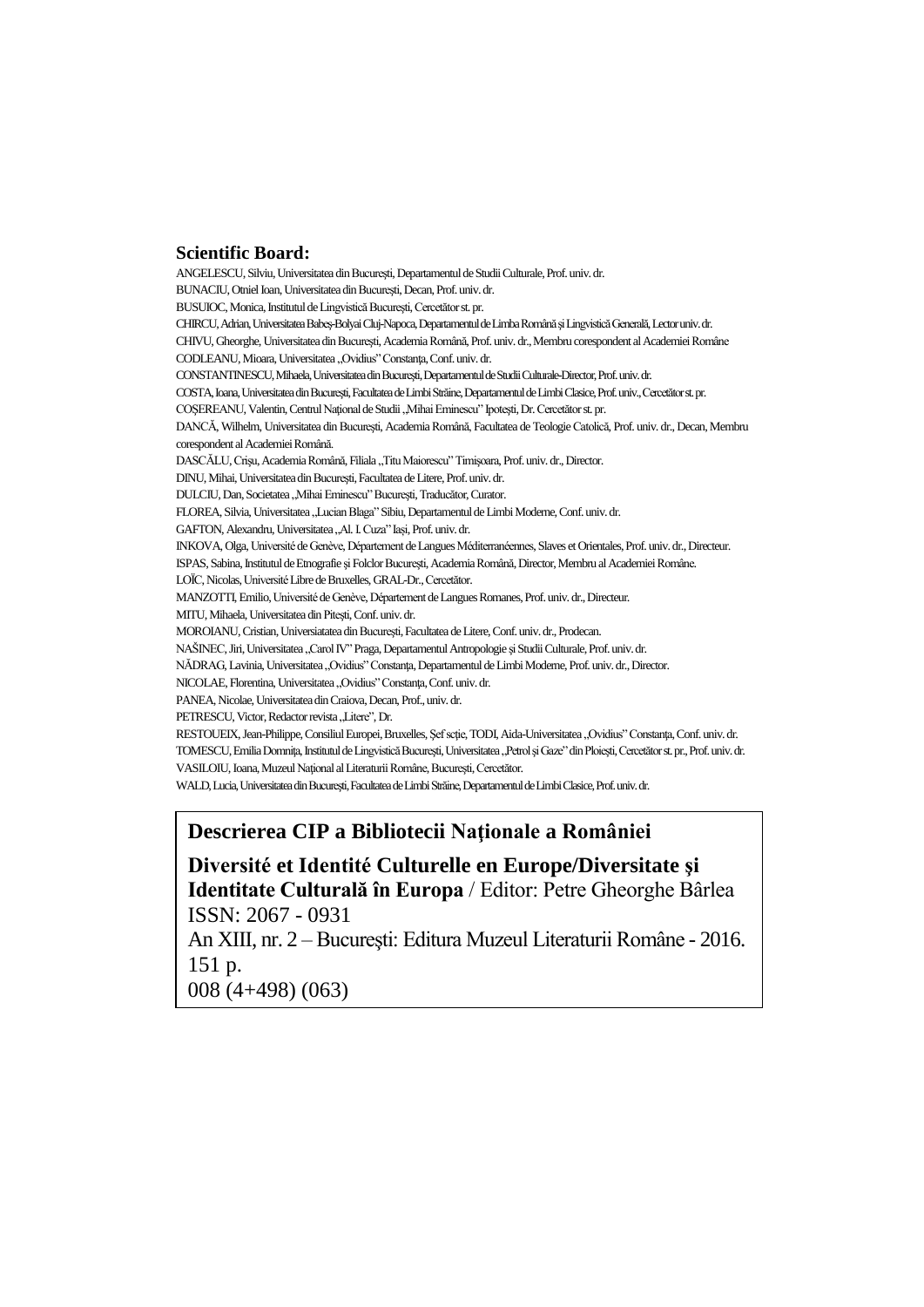# **SOMMAIRE**

## **FONDEMENTS DU DIALOGUE CULTUREL**

### Gheorghe CHIVU

*La modernisation latino-romane du lexique roumain. Le modèle interne* / 7

## Emilio MANZOTTI

Muliebre polenta*. Divagazioni linguistiche e letterarie attorno ad un «Cibus Vilissimus». (Parte Prima)* / 19

### Xavier LUFFIN

*Le passage de l'alphabet arabe à l'alphabet latin: quelques cas au-delà de la réforme de Mustafa Kemal Atatürk* / 49

### **CONFLUENCES**

### Lucian CHIȘU

*Literary debates in the Romania's Nineties.Consequences and assessments* / 61

Petre Gheorghe BÂRLEA *Avant-gardism and Latinity* / 83

### Olga INKOVA

Le prime *traduzioni romanze del* "Cappotto" di Gogol': *precisazioni cronologiche e traduttologiche* / 93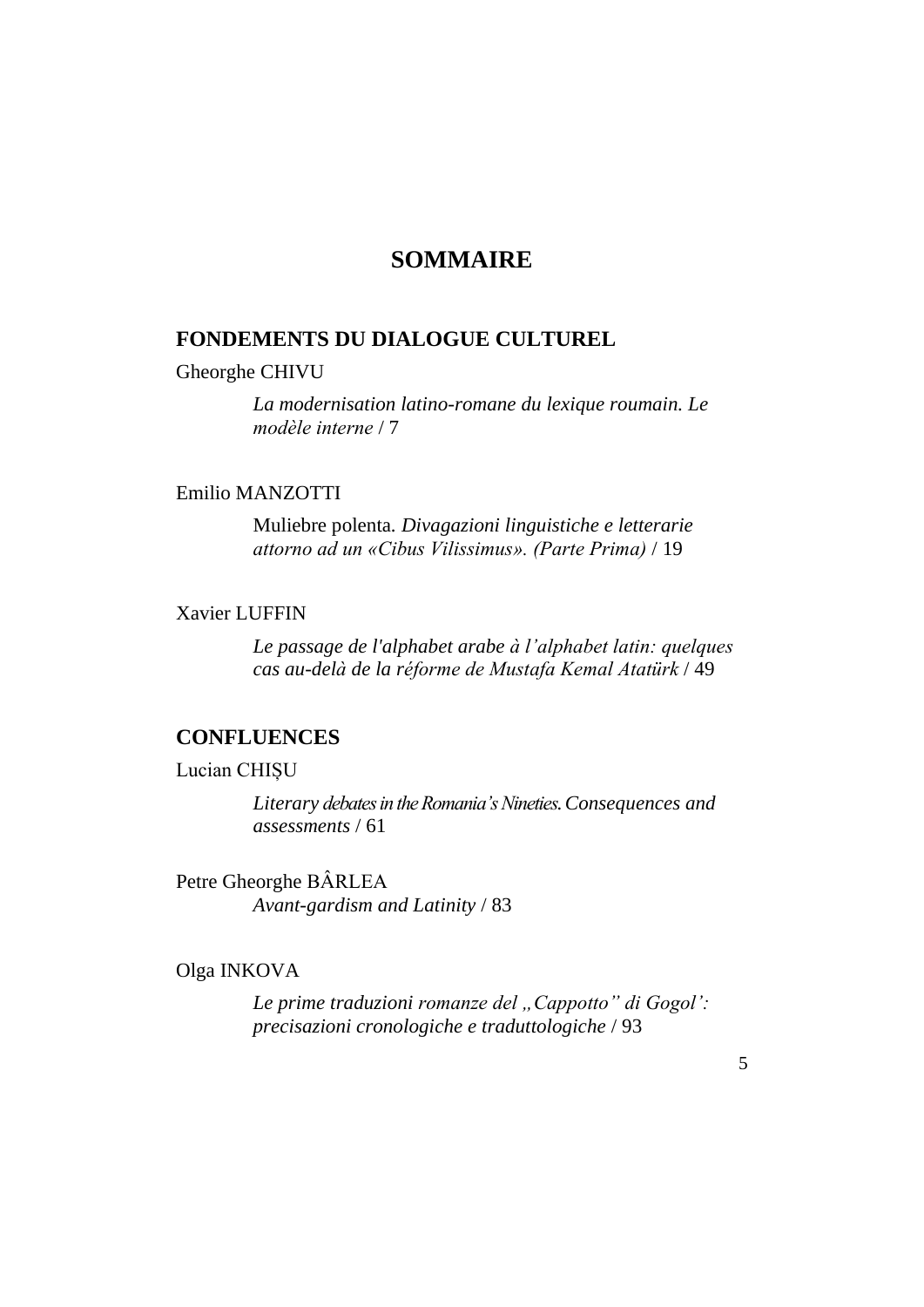# **CONVERGENCES ET DIVERGENCES IDENTITAIRES**

# Julien DECHARNEUX

*Un exemple de discours catalogique original dans l'Épopée de ʿAntar / 121*

Mioara CODLEANU

*De la specificité des relationèmes et des difficultés traductives* / *135*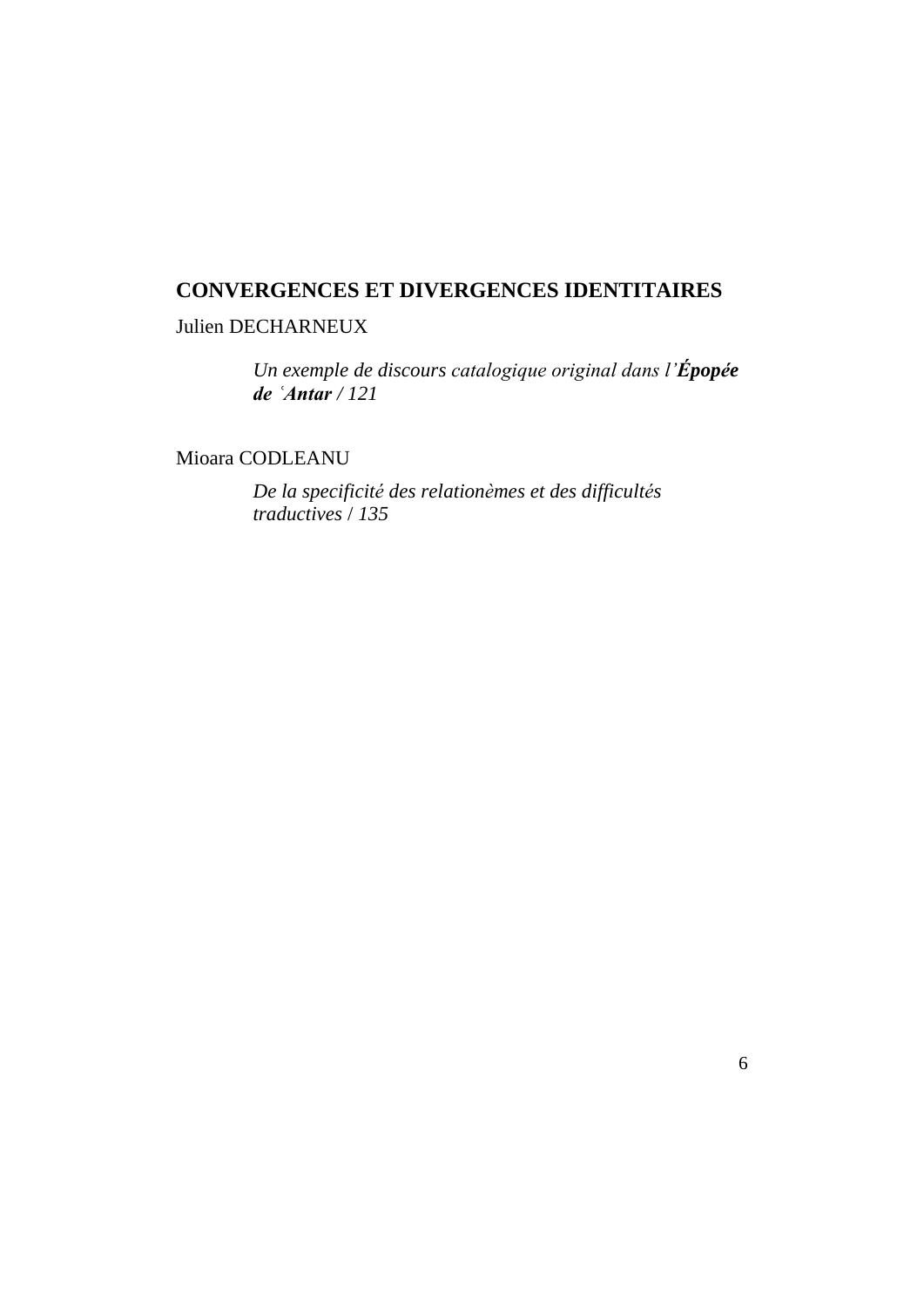# **FONDEMENTS DU DIALOGUE CULTUREL**

# **LA MODERNISATION LATINO-ROMANE DU LEXIQUE ROUMAIN. LE MODÈLE INTERNE**

# Gheorghe CHIVU Université de Bucarest Académie Roumaine gheorghe.chivu@gmail.com

### **Abstract:**

Latin Romance modernization of the Romanian literary vocabulary was attained, at the end of the 18th century, primarily by lexical borrowing and by calque. The documents also indicate an inherent component of the process, several authors arguing, sometimes in theoretical writings, for the formation of neologisms through derivation from the "root words", basic vocabulary lexemes inherited from Latin.

**Keywords:**

History of language, literary vocabulary, Latin Romance modernization, derivation, calque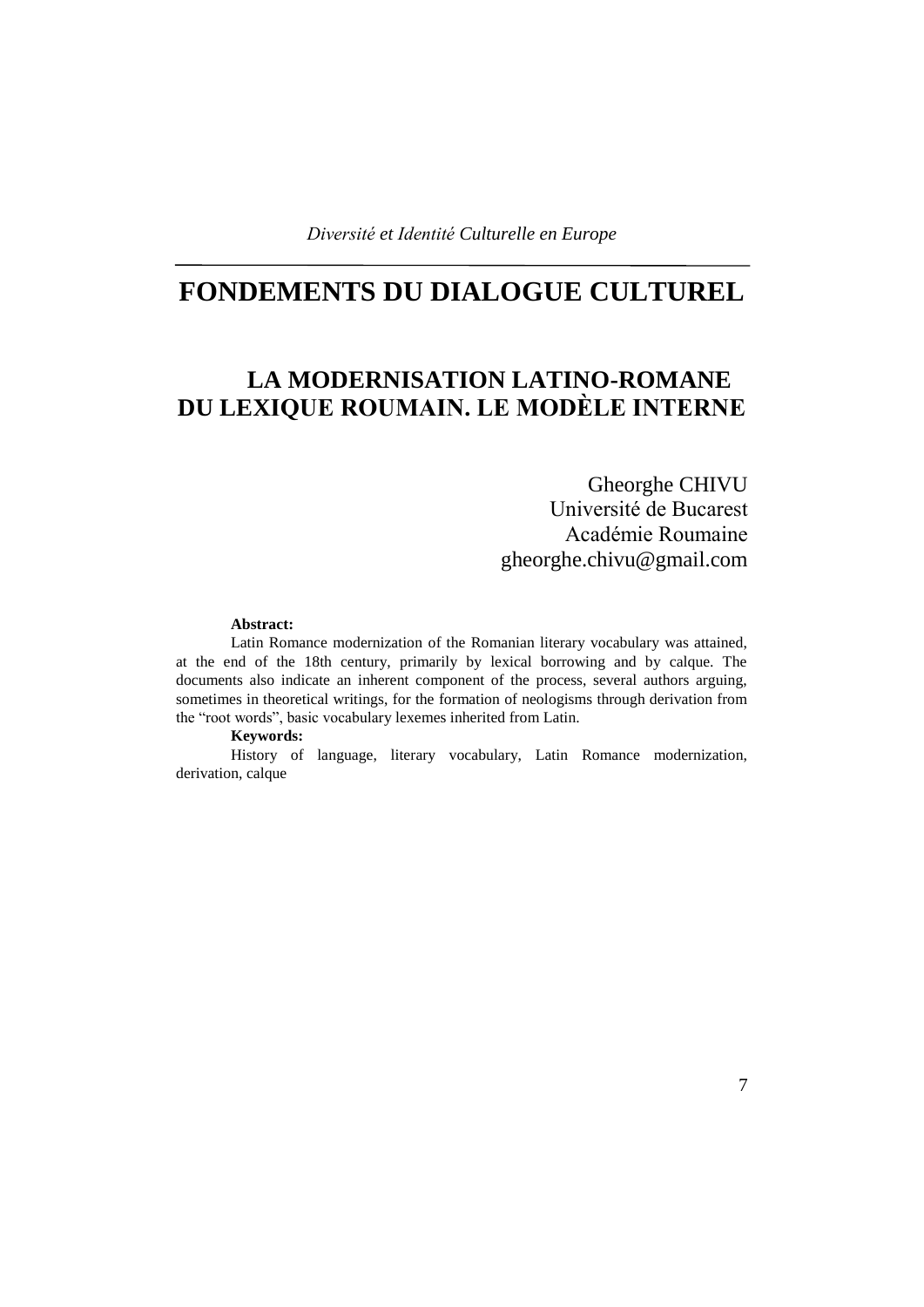# *MULIEBRE POLENTA.* **DIVAGAZIONI LINGUISTICHE E LETTERARIE ATTORNO AD UN «CIBUS VILISSIMUS» (PARTE PRIMA)**

# Emilio MANZOTTI Université de Genève emilio.manzotti@unige.ch

### **Abstract:**

The Author presents here the first instalment of a broader study on the literary and cultural history of the *polenta*: a «staple in Northern Italian cuisine» (en.wikipedia.org), once «cibus vilissimus» according to the venerable Latin dictionary of E. Forcellini. The second half of the Settecento shows an interesting ongoing change in the social and 'gastronomic' status of the polenta, witnessed for instance in the successful *scherzo ditirambico* (1<sup>st</sup> ed. 1791) of the Venetian doctor and amateur poet Lodovico Pastò (1744-1806), which is here at some length presented and analysed. The last section reviews and discusses several other works, both technical (scientific and popular) and literary of the rich production about maize and polenta between eighteenth and nineteenth century.

### **Keywords:**

Italian (and Venetian) literature, burlesque dithyrambic poetry, Lodovico Pastò; history of agriculture, food history, maize, Antoine Parmentier.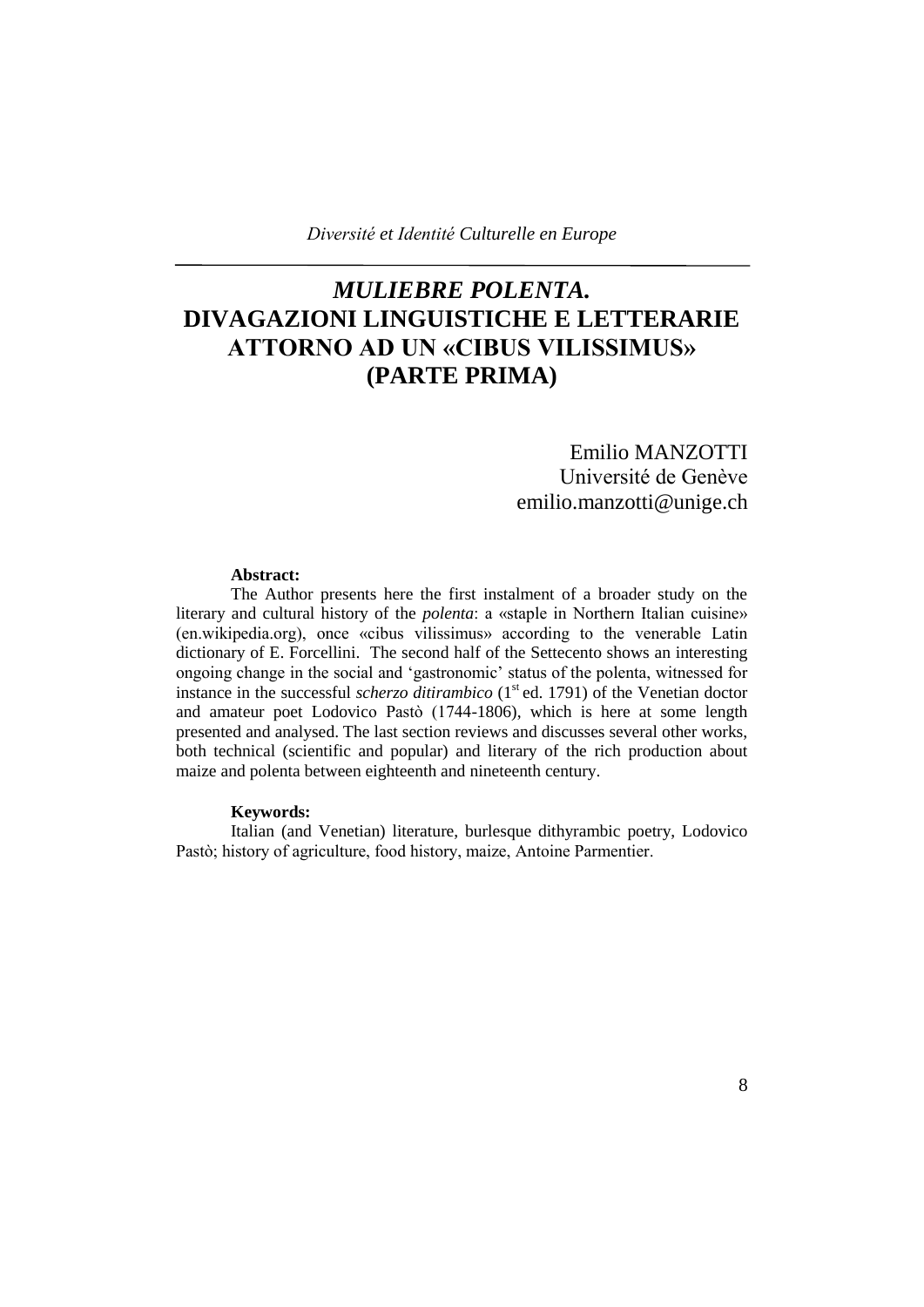# **LE PASSAGE DE L'ALPHABET ARABE À L'ALPHABET LATIN: QUELQUES CAS AU-DELÀ DE LA RÉFORME DE MUSTAFA KEMAL ATATÜRK**

Xavier LUFFIN Université Libre de Bruxelles Académie Royale de Belgique [xluffin@ulb.ac.be](https://fr-mg42.mail.yahoo.com/neo/launch?.rand=2d06u8v65jrdl)

### **Abstract:**

Mustafa Kemal Atatürk is known as the man who led Turkey to the adoption of the Latin alphabet for Turkish, written with the Arabic script until 1928. This reform was supposed to facilitate literacy and to help Turkey on the path to modernization. Nevertheless, the idea was not new, it had been debated since the years 1860 in Turkey and in Azerbaijan, and the reform had been adopted elsewhere in Asia before. Around the end of the 19th century and the beginning of the 20th century, the same process was launched in Africa, in a very different political context. Finally, the Arabic language itself happened to be written with the Latin alphabet, again in a very specific context.

### **Keywords:**

Writing, Arabic, Latin Alphabet, Turkey, Azerbaijan, Africa.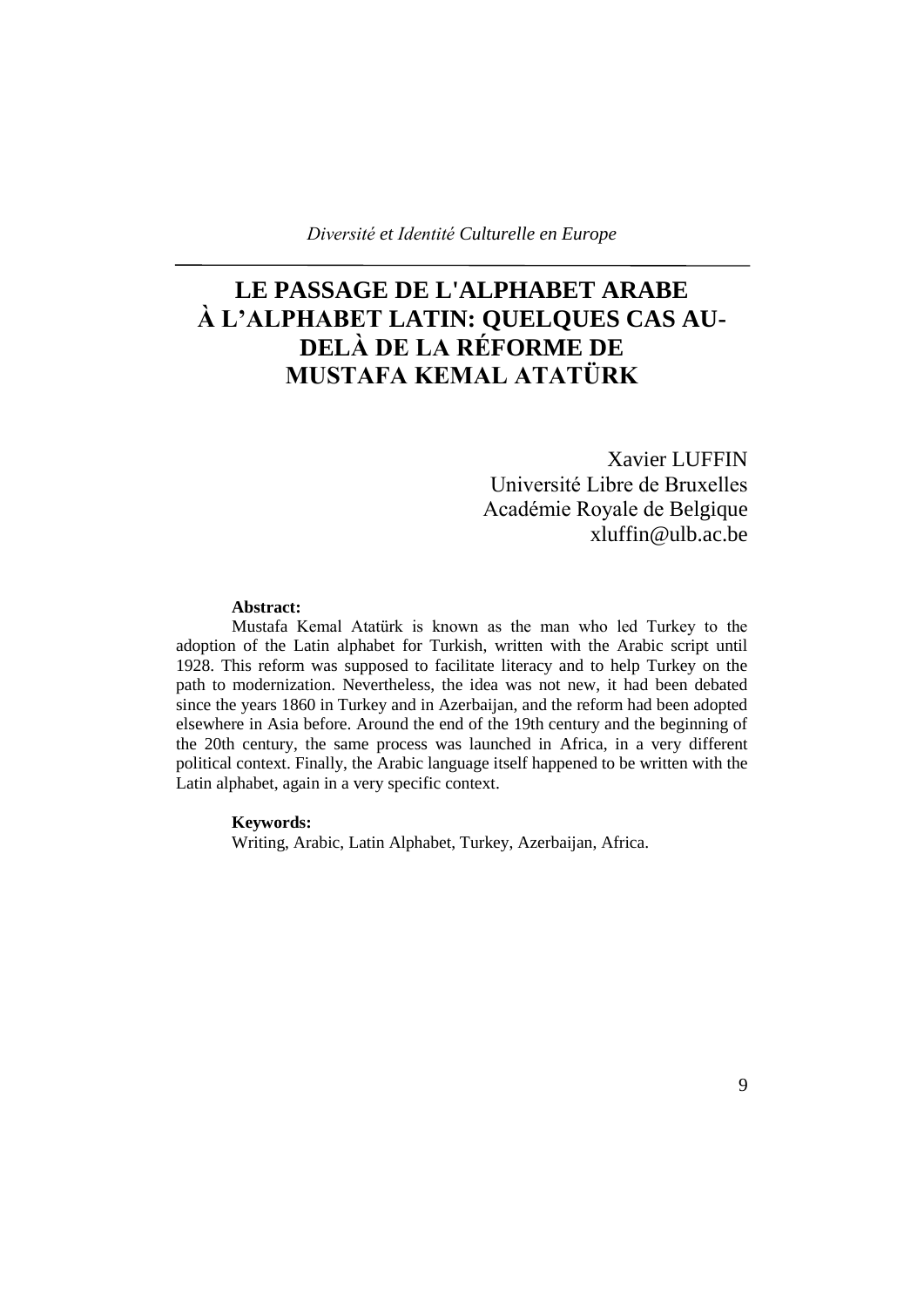# **CONFLUENCES**

# **LITERARY DEBATES IN THE ROMANIA'S NINETIES CONSEQUENCES AND ASSESSMENTS**

### Lucian CHIȘU Romanian Academy Bucharest lucianchisu@gmail.com

### **Abstract**:

Social systems undergo inevitable turning points in their evolution. These changes may be caused by either progressive accumulation or a major crisis. The latter applies to Romania, who - after being a communist country - grew into a democracy as a result of a popular uprising. The dictatorship and its effects became the favourite topic of discussion in many debates - political, economic, social, or cultural - whose protagonists asserted their various opinions in the name of democracy or general usefulness. The participation in these debates was also exceptional – from well-meaning but resentful people, lucid and/or visionaries, to crypto-communists, apocalyptic and even alienated people. That explains the absence of consensus. The respective period of time was coined as "an endless transition", a term which covered all the masked avatars of Romanian society (and of the literary phenomenon, too). Confrontations were particularly illustrative within the printed media in the field of culture, which beside tackling the general problems also focused on specific guild issues: the repercussions of the dictatorship on literary life, the writer's status, the effects of censorship and the freedom of expression, the ethical and moral criteria, the literary canon, the future of publishing houses and literary publications, the very existence of the Writers' Union of Romania, the literary exile and the 'inner exile' (of writers from the Republic of Moldova). The topics above polarized differently, in opposite directions, which could be summarized as follows: in our country, culture was as a form of resistance during communism when Romania was 'a Siberia of the spirit'.

The passing of a quarter of a century from the 1989 popular uprising now facilitates a retrospective overview of those particular times.

#### **Keywords:**

Communism, transition, democracy, literature, globalization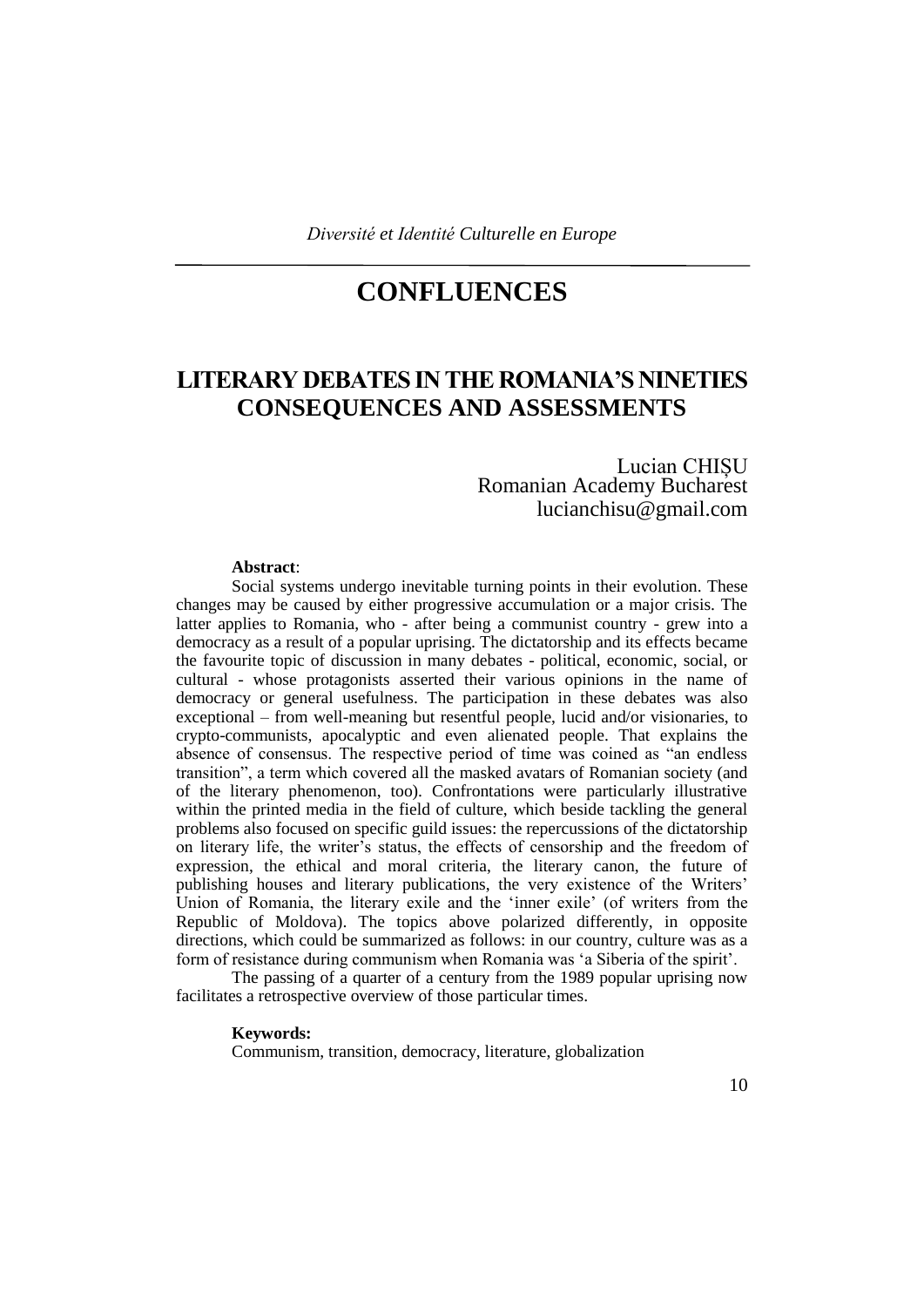# **AVANT**-**GARDISM AND LATINITY**

Petre Gheorghe BÂRLEA "Ovidius" University Constanța gbarlea@yahoo.fr

### **Abstract:**

The effects the *Avant-garde* had on the way of thinking of people belonging to various cultures and professions were bigger than expected. The fact that there were *Dada* promoters who belonged to nations of Latin origin, such as Tr. Tzara and G. M. Teles, led future theoreticians to advocate the idea of a Latin union which - through joint cultural actions - could change the entire political, economic, and spiritual life.

#### **Keywords:**

Avant-garde, Latinity, Latin union, economic progress, cultural reforms.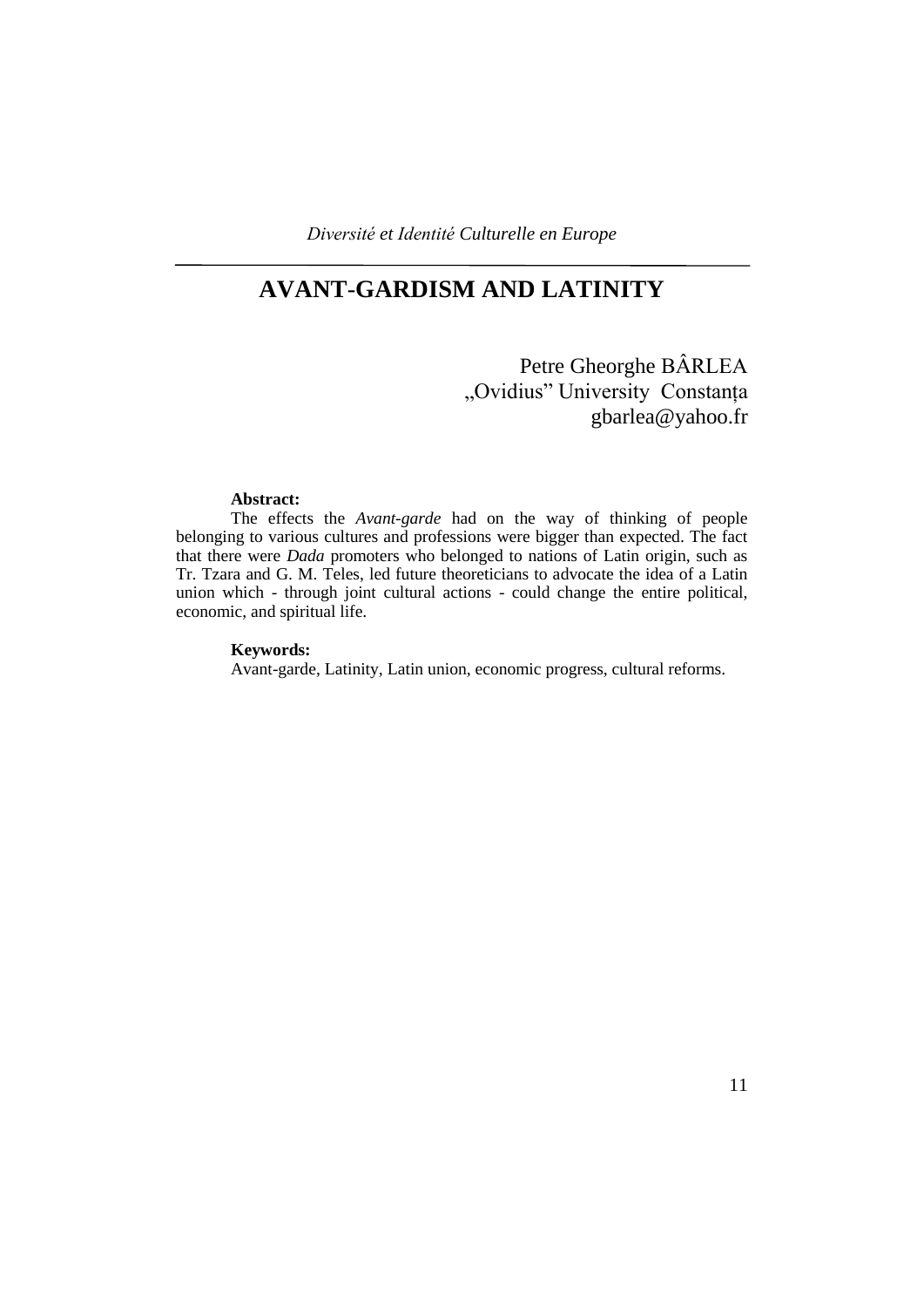# **LE PRIME TRADUZIONI ROMANZE DEL "CAPPOTTO" DI GOGOL': PRECISAZIONI CRONOLOGICHE E TRADUTTOLOGICHE**

# Olga INKOVA Universita di Ginevra olga.inkova@unige.ch

#### **Abstract**:

This paper analyzes the first Italian translation of Gogol's short story "The Coat," published 1903 by Giuseppe Loschi. Its comparison with the French translation of Léon Golschmann and Ernest Jaubert (1896) shows that G. Loschi was clearly inspired by the latter: the literal coincidences, lexical and syntactic, the same changes and reductions of the original text and the same mistakes cannot be random. But the Italian translator is even more radical, stopping the narrative at the death of the protagonist and favoring an ethical-religious, moralizing reading of the work of Gogol.

#### **Keywords:**

Translation, Italian, French, Gogol, *The Coat*,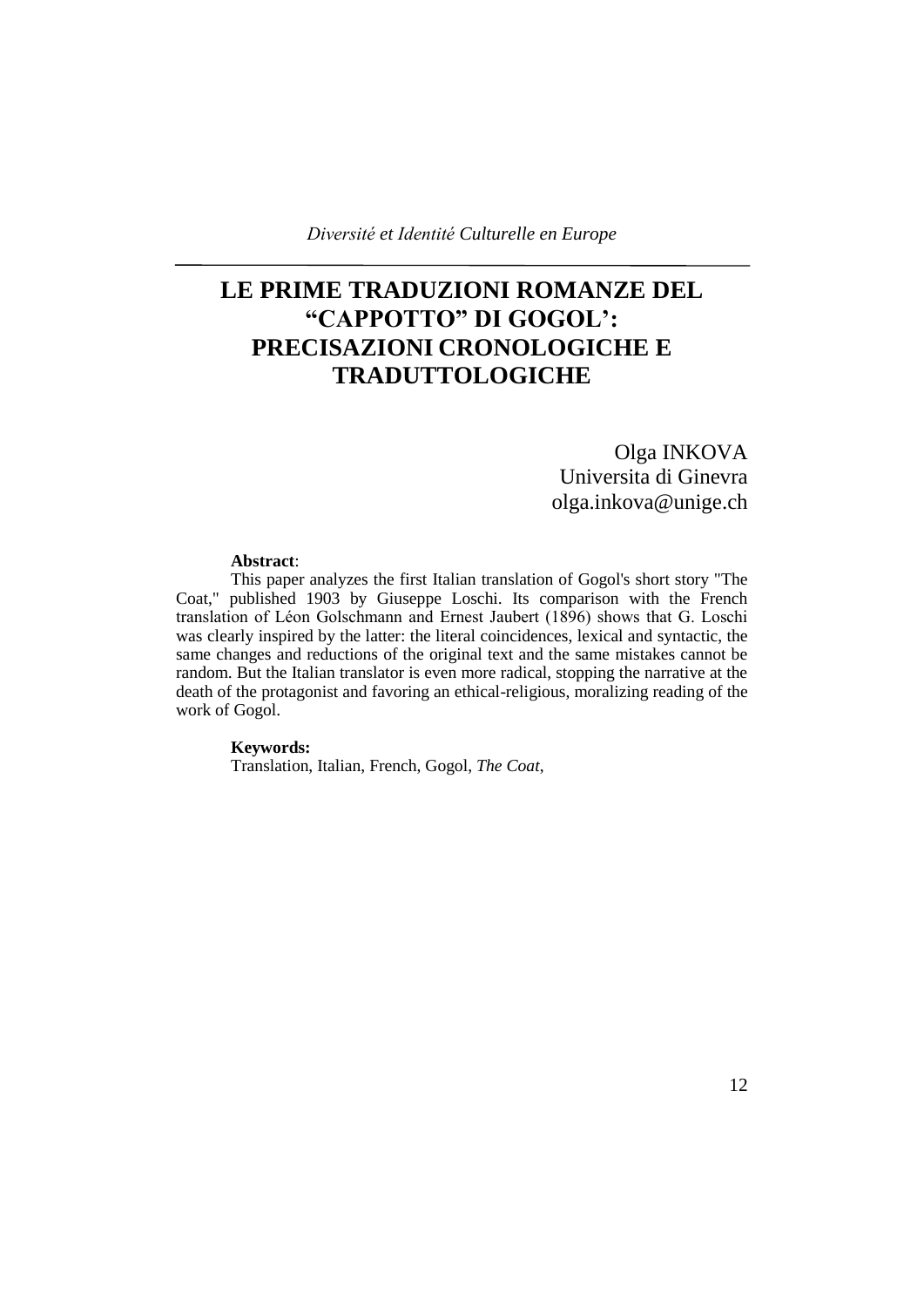# **CONVERGENCES ET DIVERGENCES IDENTITAIRES**

# **UN EXEMPLE DE DISCOURS CATALOGIQUE ORIGINAL DANS L'***ÉPOPÉE DE ʿANTAR*

Julien DECHARNEUX Fondation Wiener-Anspach - ULB jdecharn@ulb.ac.be

#### **Abstract:**

During one of the most important episodes of the *Sīrat ʿAntar* while the hero of this epic try to enter the circle of the *muʿallaqāt*'s poets, he is challenged to recite in Arabic the different names of the words « sword », « spear », « camel », « wine », « snake » and « armour ». In this article we aim to study the structure and the content of these catalogues but also to determine their function within the epic as a whole. To this end, we'll compare the list-making techniques of our storyteller with the ones used in the Homeric literature.

#### **Keywords:**

Sīrat ʿAntar, catalogue, list-making, Siyar, Arabic literature, storytelling techniques.